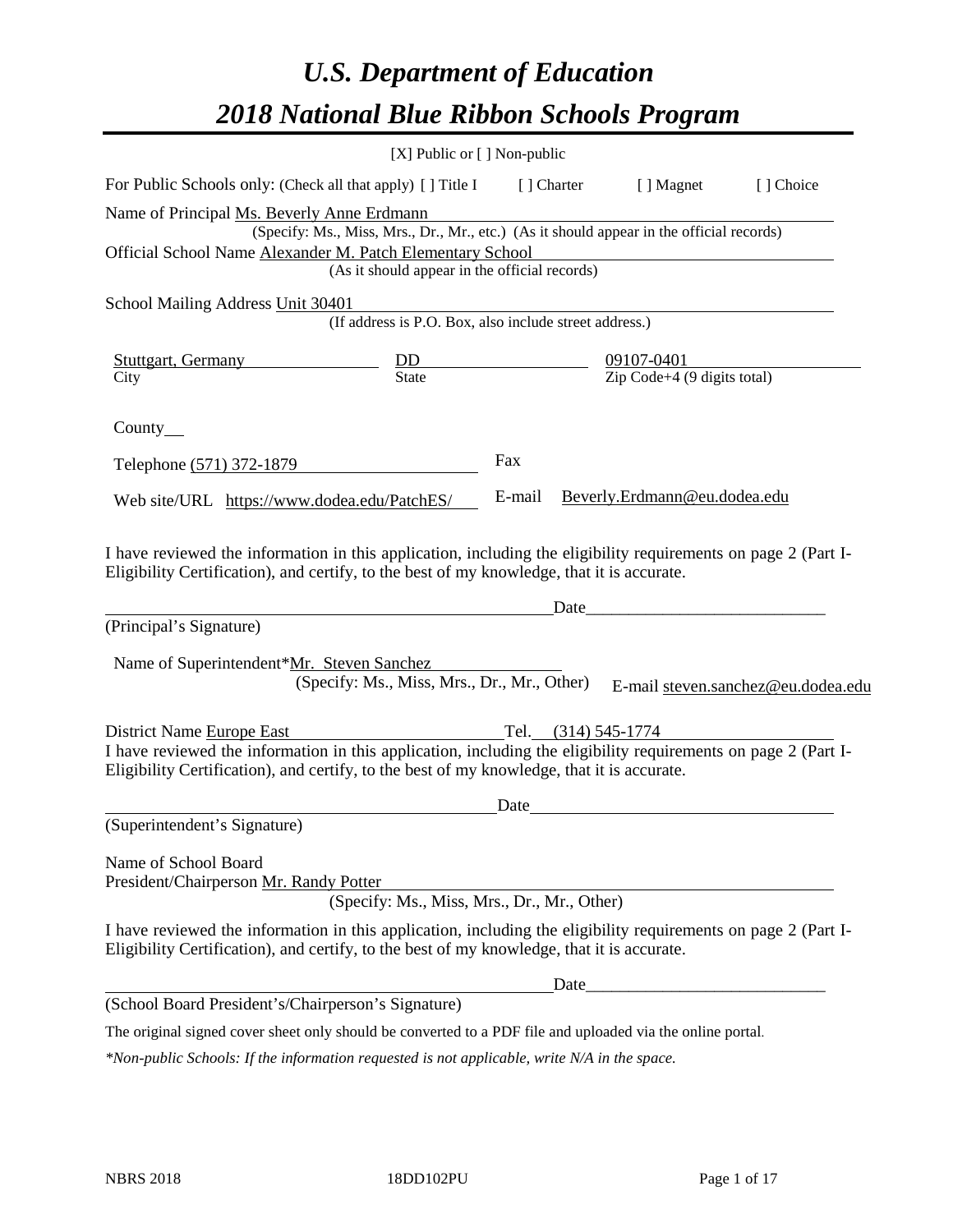The signatures on the first page of this application (cover page) certify that each of the statements below, concerning the school's eligibility and compliance with U.S. Department of Education and National Blue Ribbon Schools requirements, are true and correct.

- 1. The school configuration includes one or more of grades K-12. (Schools on the same campus with one principal, even a K-12 school, must apply as an entire school.)
- 2. All nominated public schools must meet the state's performance targets in reading (or English language arts) and mathematics and other academic indicators (i.e., attendance rate and graduation rate), for the all students group and all subgroups, including having participation rates of at least 95 percent using the most recent accountability results available for nomination.
- 3. To meet final eligibility, all nominated public schools must be certified by states prior to September 2018 in order to meet all eligibility requirements. Any status appeals must be resolved at least two weeks before the awards ceremony for the school to receive the award.
- 4. If the school includes grades 7 or higher, the school must have foreign language as a part of its curriculum.
- 5. The school has been in existence for five full years, that is, from at least September 2012 and each tested grade must have been part of the school for the past three years.
- 6. The nominated school has not received the National Blue Ribbon Schools award in the past five years: 2013, 2014, 2015, 2016, or 2017.
- 7. The nominated school has no history of testing irregularities, nor have charges of irregularities been brought against the school at the time of nomination. The U.S. Department of Education reserves the right to disqualify a school's application and/or rescind a school's award if irregularities are later discovered and proven by the state.
- 8. The nominated school has not been identified by the state as "persistently dangerous" within the last two years.
- 9. The nominated school or district is not refusing Office of Civil Rights (OCR) access to information necessary to investigate a civil rights complaint or to conduct a district-wide compliance review.
- 10. The OCR has not issued a violation letter of findings to the school district concluding that the nominated school or the district as a whole has violated one or more of the civil rights statutes. A violation letter of findings will not be considered outstanding if OCR has accepted a corrective action plan from the district to remedy the violation.
- 11. The U.S. Department of Justice does not have a pending suit alleging that the nominated school or the school district as a whole has violated one or more of the civil rights statutes or the Constitution's equal protection clause.
- 12. There are no findings of violations of the Individuals with Disabilities Education Act in a U.S. Department of Education monitoring report that apply to the school or school district in question; or if there are such findings, the state or district has corrected, or agreed to correct, the findings.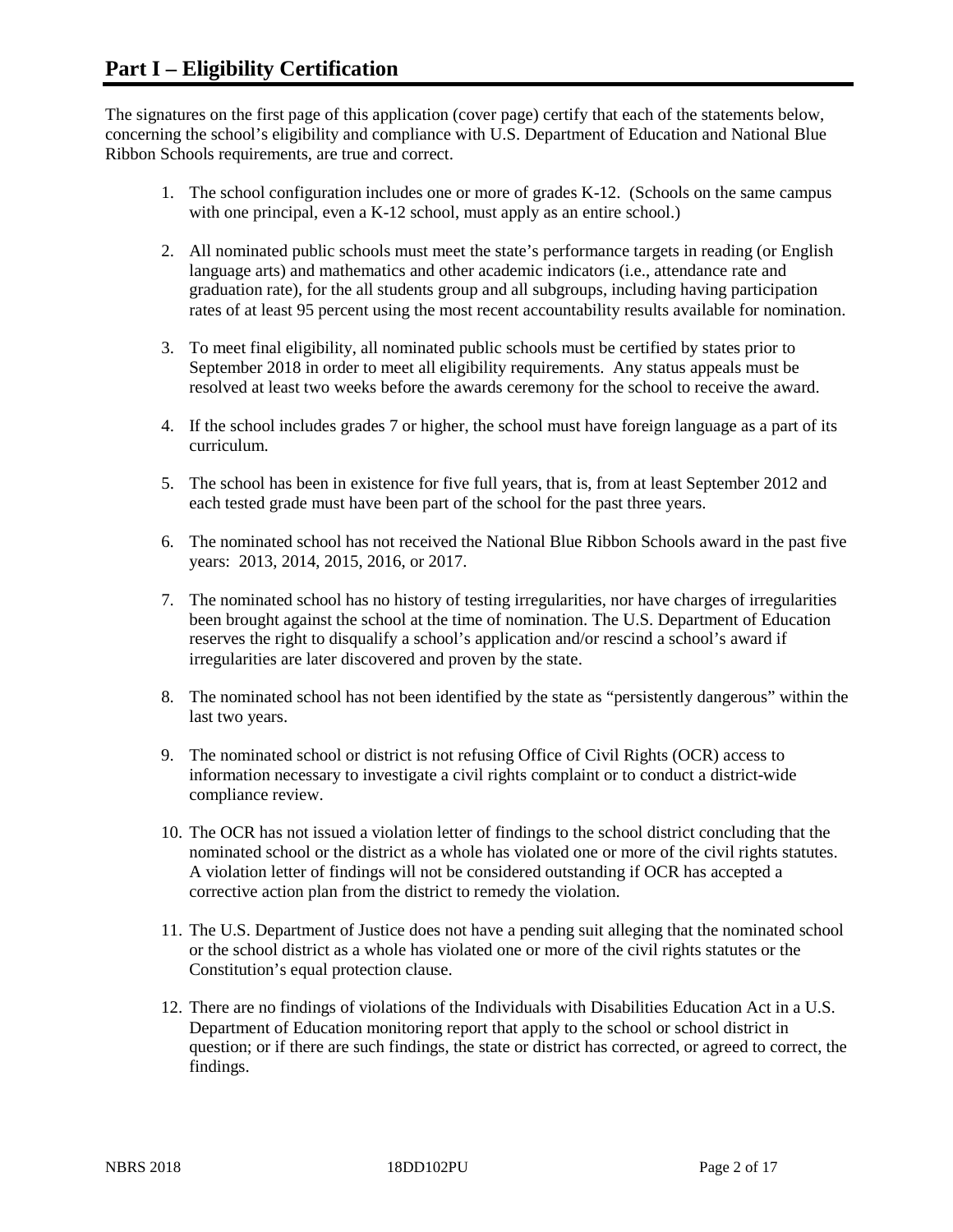#### **Data should be provided for the most recent school year (2017-2018) unless otherwise stated.**

## **DISTRICT**

1. Number of schools in the district  $18$  Elementary schools (includes K-8) (per district designation): 9 Middle/Junior high schools 5 High schools 0 K-12 schools

32 TOTAL

**SCHOOL** (To be completed by all schools)

2. Category that best describes the area where the school is located:

[X] Urban or large central city [ ] Suburban [] Rural or small city/town

3. Number of students as of October 1, 2017 enrolled at each grade level or its equivalent in applying school:

| Grade                           | # of         | # of Females | <b>Grade Total</b> |
|---------------------------------|--------------|--------------|--------------------|
|                                 | <b>Males</b> |              |                    |
| <b>PreK</b>                     | 26           | 9            | 35                 |
| K                               | 27           | 44           | 71                 |
| $\mathbf{1}$                    | 45           | 43           | 88                 |
| 2                               | 41           | 28           | 69                 |
| 3                               | 40           | 50           | 90                 |
| 4                               | 46           | 45           | 91                 |
| 5                               | 44           | 43           | 87                 |
| 6                               | 0            | 0            | 0                  |
| 7                               | 0            | 0            | 0                  |
| 8                               | 0            | 0            | 0                  |
| 9                               | 0            | 0            | 0                  |
| 10                              | 0            | 0            | 0                  |
| 11                              | 0            | 0            | 0                  |
| 12 or higher                    | 0            | 0            | 0                  |
| <b>Total</b><br><b>Students</b> | 269          | 262          | 531                |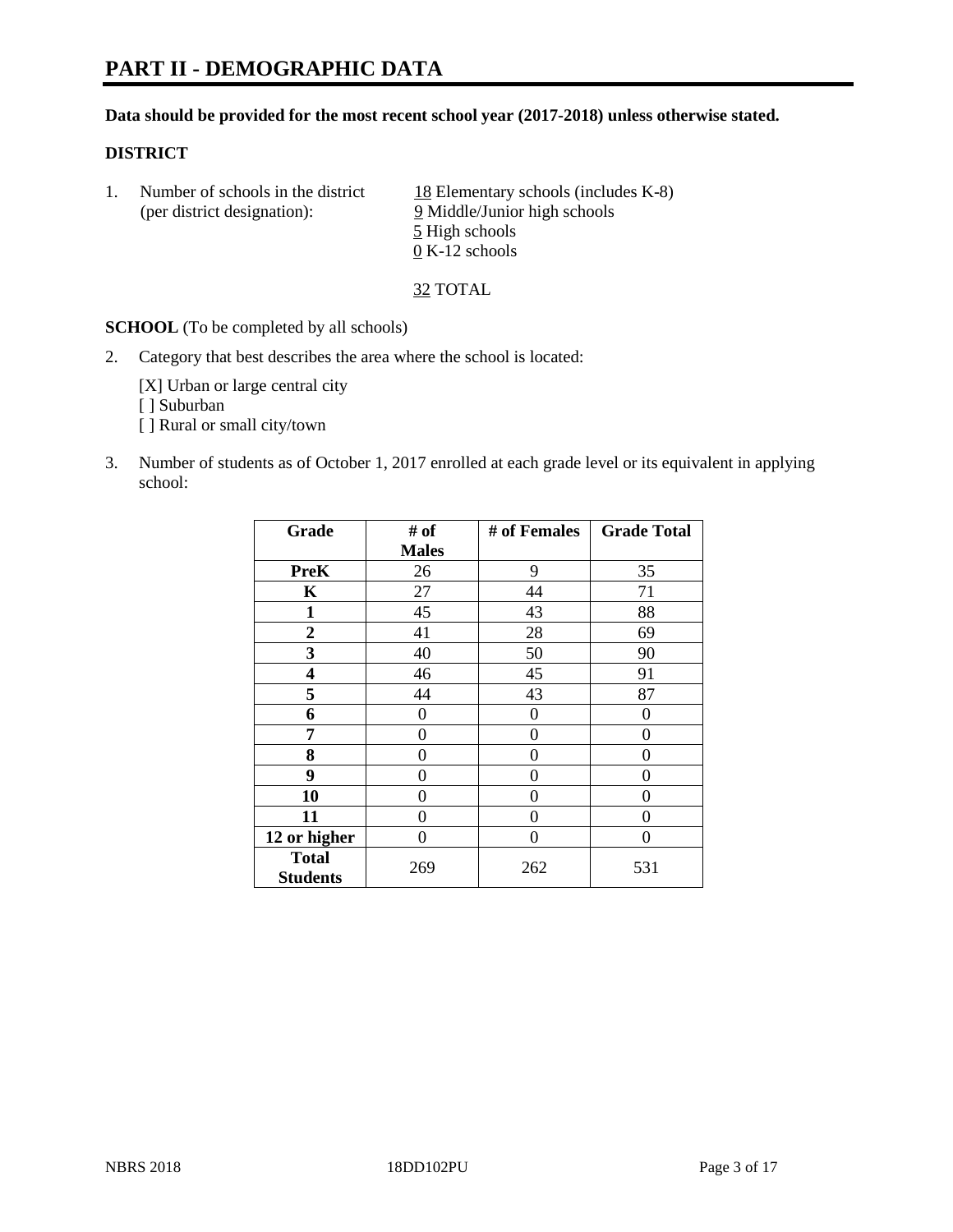the school: 3 % Asian

4. Racial/ethnic composition of  $\frac{4}{9}$ % American Indian or Alaska Native 7 % Black or African American 14 % Hispanic or Latino 1 % Native Hawaiian or Other Pacific Islander 61 % White 10 % Two or more races **100 % Total**

(Only these seven standard categories should be used to report the racial/ethnic composition of your school. The Final Guidance on Maintaining, Collecting, and Reporting Racial and Ethnic Data to the U.S. Department of Education published in the October 19, 2007 *Federal Register* provides definitions for each of the seven categories.)

5. Student turnover, or mobility rate, during the 2016 – 2017 school year: 32%

If the mobility rate is above 15%, please explain.

We are a school that serves military families. Our families make Permanent Change of Station (PCS) moves throughout the school year. As a result, our mobility rate is above 15%.

This rate should be calculated using the grid below. The answer to (6) is the mobility rate.

| <b>Steps For Determining Mobility Rate</b>         | Answer |
|----------------------------------------------------|--------|
| $(1)$ Number of students who transferred to        |        |
| the school after October 1, 2016 until the         | 117    |
| end of the 2016-2017 school year                   |        |
| (2) Number of students who transferred             |        |
| <i>from</i> the school after October 1, 2016 until | 59     |
| the end of the 2016-2017 school year               |        |
| (3) Total of all transferred students [sum of      | 176    |
| rows $(1)$ and $(2)$ ]                             |        |
| (4) Total number of students in the school as      | 555    |
| of October 1, 2016                                 |        |
| $(5)$ Total transferred students in row $(3)$      |        |
| divided by total students in row (4)               | 0.32   |
| $(6)$ Amount in row $(5)$ multiplied by 100        | 32     |

6. English Language Learners (ELL) in the school: 4 %

23 Total number ELL

Specify each non-English language represented in the school (separate languages by commas): Japanese, Spanish, Korean, German, Mandarin, Italian,Tagalog

7. Students eligible for free/reduced-priced meals: 25 % Total number students who qualify: 134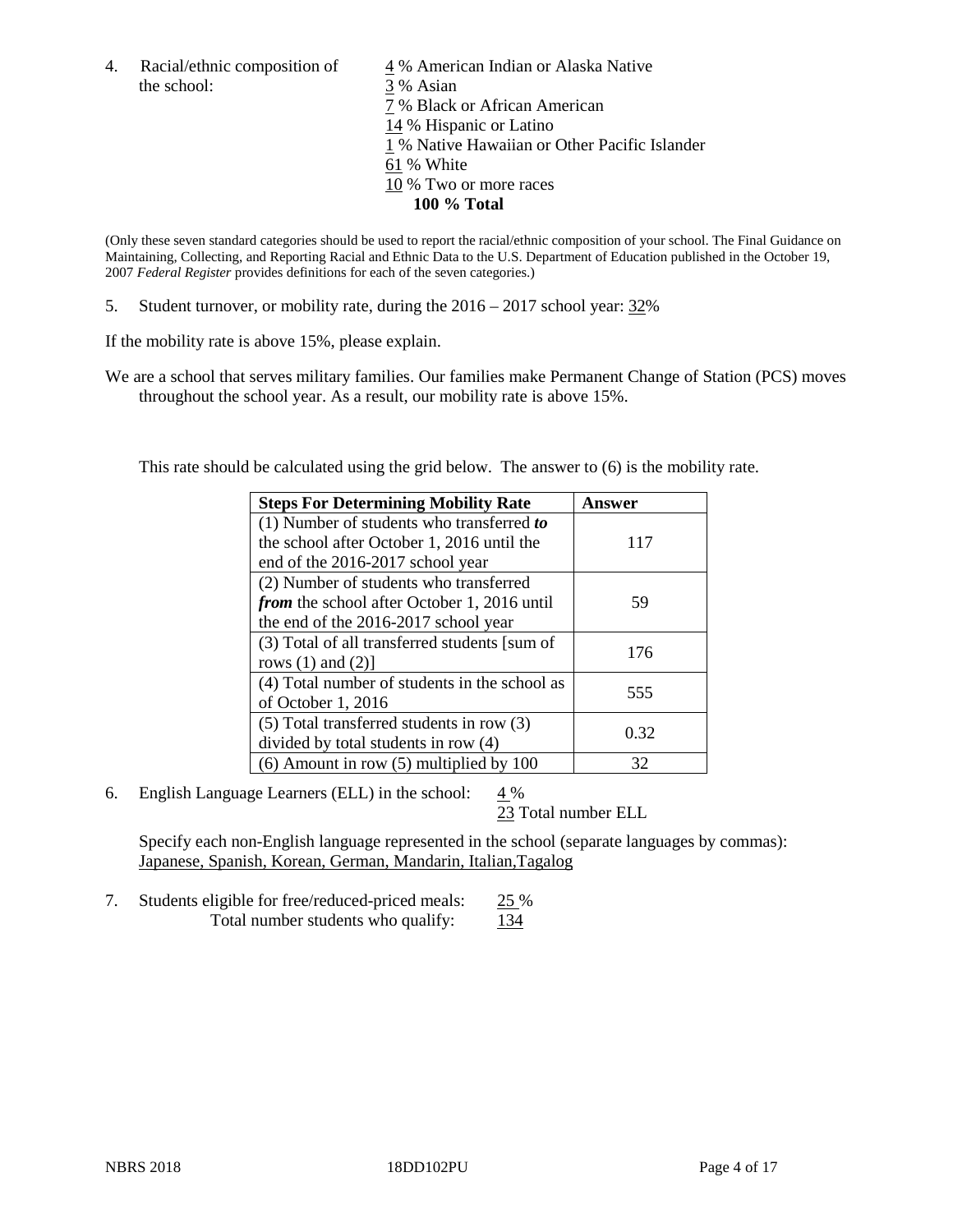88 Total number of students served

Indicate below the number of students with disabilities according to conditions designated in the Individuals with Disabilities Education Act. Do not add additional conditions. It is possible that students may be classified in more than one condition.

| 6 Autism                   | 0 Multiple Disabilities                 |
|----------------------------|-----------------------------------------|
| 0 Deafness                 | 0 Orthopedic Impairment                 |
| 0 Deaf-Blindness           | 7 Other Health Impaired                 |
| 19 Developmentally Delayed | 13 Specific Learning Disability         |
| 1 Emotional Disturbance    | 28 Speech or Language Impairment        |
| 1 Hearing Impairment       | 0 Traumatic Brain Injury                |
| 0 Intellectual Disability  | 0 Visual Impairment Including Blindness |

- 9. Number of years the principal has been in her/his position at this school:  $\frac{4}{3}$
- 10. Use Full-Time Equivalents (FTEs), rounded to nearest whole numeral, to indicate the number of school staff in each of the categories below:

|                                                                                                                                                                                                                                | <b>Number of Staff</b>      |
|--------------------------------------------------------------------------------------------------------------------------------------------------------------------------------------------------------------------------------|-----------------------------|
| Administrators                                                                                                                                                                                                                 | $\mathcal{D}_{\mathcal{L}}$ |
| Classroom teachers including those<br>teaching high school specialty<br>subjects, e.g., third grade teacher,<br>history teacher, algebra teacher.                                                                              | 27                          |
| Resource teachers/specialists/coaches<br>e.g., reading specialist, science coach,<br>special education teacher, technology<br>specialist, art teacher, etc.                                                                    | 17                          |
| Paraprofessionals under the<br>supervision of a professional<br>supporting single, group, or classroom<br>students.                                                                                                            | 9                           |
| Student support personnel<br>e.g., guidance counselors, behavior<br>interventionists, mental/physical<br>health service providers,<br>psychologists, family engagement<br>liaisons, career/college attainment<br>coaches, etc. | 10                          |

11. Average student-classroom teacher ratio, that is, the number of students in the school divided by the FTE of classroom teachers, e.g.,  $22:1$  19:1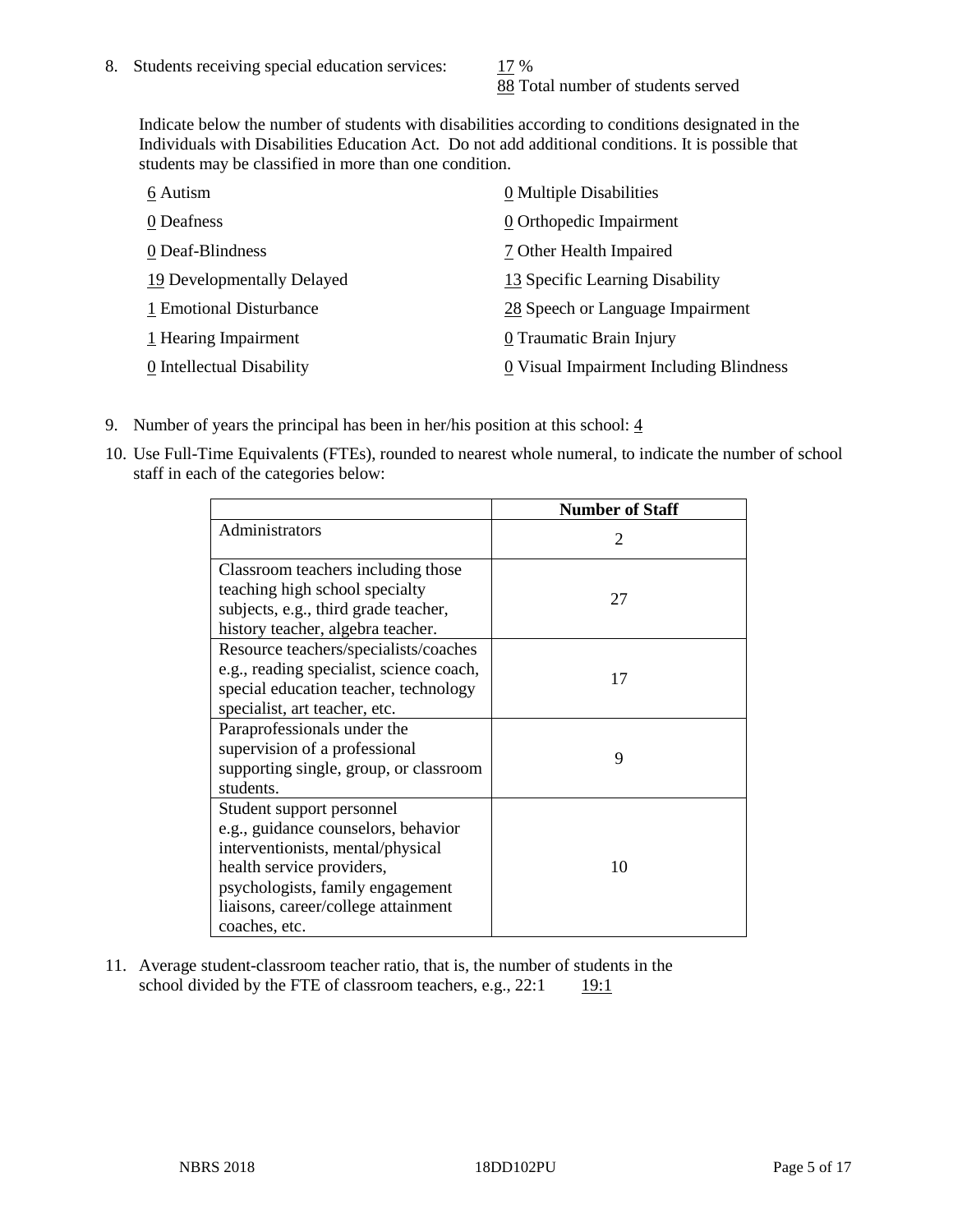12. Show daily student attendance rates. Only high schools need to supply yearly graduation rates.

| <b>Required Information</b> | 2016-2017 | 2015-2016 1 | 2014-2015 | 2013-2014 | 2012-2013 |
|-----------------------------|-----------|-------------|-----------|-----------|-----------|
| Daily student attendance    | 96%       | 95%         | 95%       | 95%       | 95%       |
| High school graduation rate | 0%        | 0%          | 0%        | 9%        | 0%        |

#### 13. **For high schools only, that is, schools ending in grade 12 or higher.**

Show percentages to indicate the post-secondary status of students who graduated in Spring 2017.

| <b>Post-Secondary Status</b>                  |              |
|-----------------------------------------------|--------------|
| Graduating class size                         |              |
| Enrolled in a 4-year college or university    | 0%           |
| Enrolled in a community college               | 0%           |
| Enrolled in career/technical training program | 0%           |
| Found employment                              | 0%           |
| Joined the military or other public service   | 0%           |
| Other                                         | $\gamma_{0}$ |

14. Indicate whether your school has previously received a National Blue Ribbon Schools award. Yes No X

If yes, select the year in which your school received the award.

15. In a couple of sentences, provide the school's mission or vision statement.

Educate, Engage, and Empower Each Student to Succeed in a Dynamic World.

16. **For public schools only**, if the school is a magnet, charter, or choice school, explain how students are chosen to attend.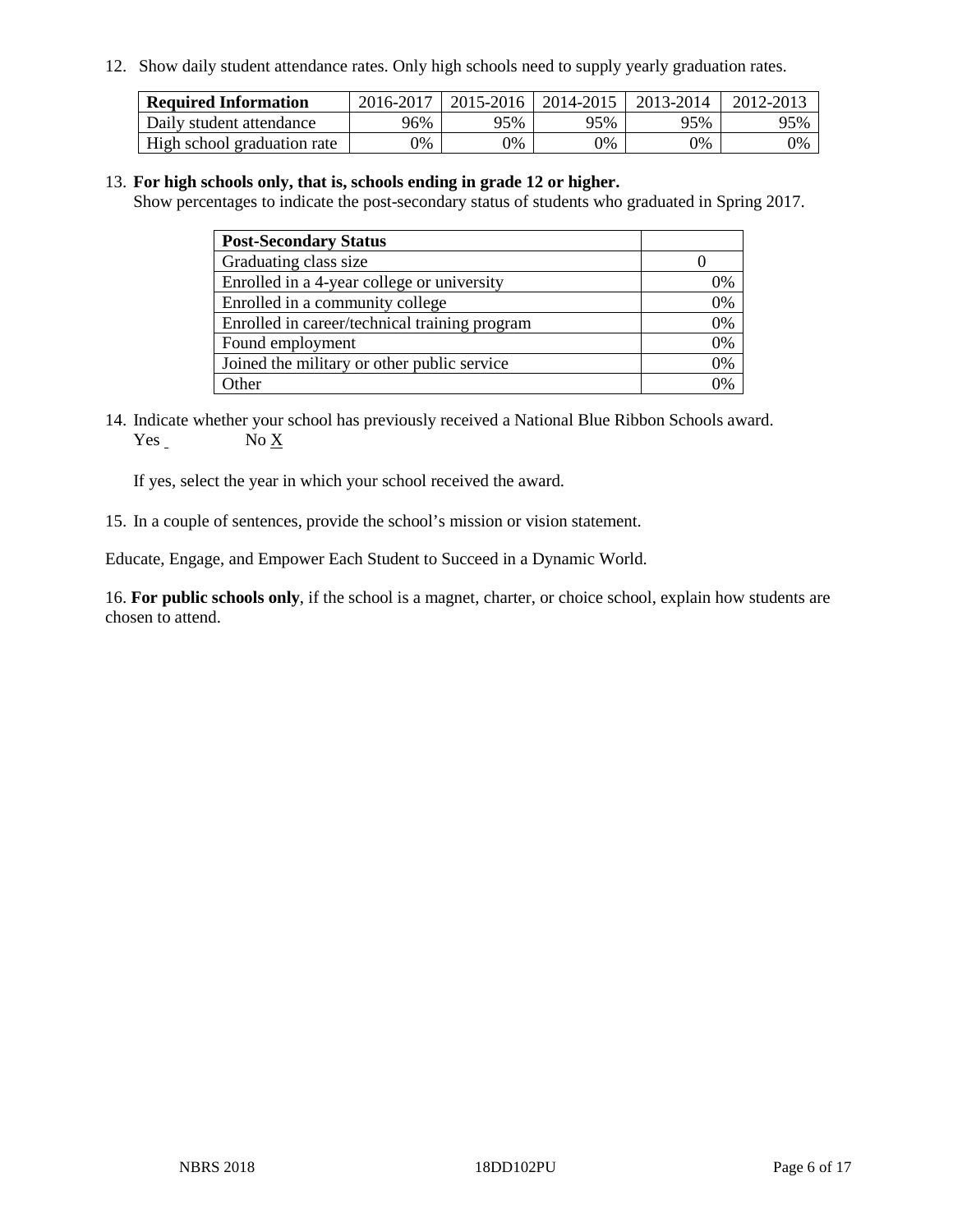# **PART III – SUMMARY**

Alexander M. Patch Elementary School (Patch ES) is named after General Alexander M. Patch, a veteran of World Wars One and Two, who served the United States through a distinguished military career. Patch ES is located on the US Army installation Panzer Kaserne in the city of Bὂblingen, near Stuttgart, the capital of Baden Württemberg, Germany. The area is home to two joint military commands, United States European Command and Africa Command. Our school serves the children of the five military services (Army, Air Force, Navy, Marines, and Coast Guard) as well as numerous civilians and contractors who support our military.

Patch Elementary School opened its doors in October 1979. At the time is was designed as a K-6 neighborhood school. In 2014, Patch ES temporarily relocated to Panzer Barracks so that a new 21st Century School could be constructed on the site of the original school. During the drawdown of Department of Defense Education Activity (DoDEA) schools in Europe, several schools in the surrounding area closed, while others (including Patch ES) were realigned with new footprints and school configurations. As part of that process, Patch ES became a PreK-5 school. At present, about 98% of our student body is bussed to school, which presents unique and heretofore unknown challenges. All of us -parents, teachers, and students- look forward to Patch Elementary School being a neighborhood school once again when the new school is ready for occupancy in 2021.

The faculty and staff of Patch ES always strive to create and sustain an innovative school for its stakeholders. Teachers are open and welcoming to new ideas, strategies, and programs that will challenge and excite students. Pilot programs are typically embraced and thoughtfully implemented; we have found that our students (and faculty) thrive on challenges and openly welcome the experiences. For example, our school was the first school to pilot an elementary band and led the way in establishing a German Immersion program, a Spanish FLES program, full-time kindergarten, and multi-age classes. Our parents and the community have been open and supportive of new and innovative learning experiences. They set high expectations for their children as well as for the school and are very involved in the education process. Patch ES has traditionally scored well above the national average on standardized assessments and leads the district in academic performance. The school has many parent and community volunteers, among them a very active and innovative Parent Teacher Association (PTA.) Last year, for example, the PTA organized and implemented the Watch D.O.G.S.® program to enable and involve our military fathers in volunteer work and to shadow and assist their children for a day. The Watch D.O.G.S.<sup>®</sup> program won recognition as an exemplary program at the annual European PTA Conference.

Study trips conducted by the school not only enrich the students' academic learning but add to the cultural awareness of the country in which the students are living. Prior to the events of September 11, 2001, Patch ES teachers were able to plan extensive field trips which took students on cultural experiences throughout Europe, all aligned with their academic studies. For example, 6th graders visited Rome during their study of the Roman Empire, 5th graders hiked and studied the glaciers in Switzerland, 4th graders learned about programming Legos in Denmark, and traditional German-style Volksmarches (communal hikes) with medals and check points were planned in the nearby forests. Many classes had partnerships with German schools which included visiting each other's classes and celebrating unique traditions and holidays. The necessities of our post-9/11 world have required the scope of study trips to be scaled back, but teachers continue to exploit the local community and its many resources through thoughtful and innovative excursions. In addition, our neighboring high school continues to share events and activities with us, from pumpkin drops which explore science concepts to shared-reading in German, from sharing Drama Clubs performances to students participating as aides in the Career Work Study program. The military community has, through the Military Child Education Coalition (MCEC), sponsored events to enrich the children by introducing historical figures and books. For example, Ms. Mercedes Wild, who was merely a little girl living in Berlin during and after World War 2 and who is the heroine of the book Mercedes and the Chocolate Pilot, has come to visit our students, as has Lieutenant Gale Halverson – the actual chocolate pilot who is remembered throughout Germany for launching little parachutes out of his plane to delight Berlin children with Hershey chocolate bars. The Stuttgart Planetarium has opened its doors to the military community to view the night sky and relate the experience to the book Night Catch, a story about a boy and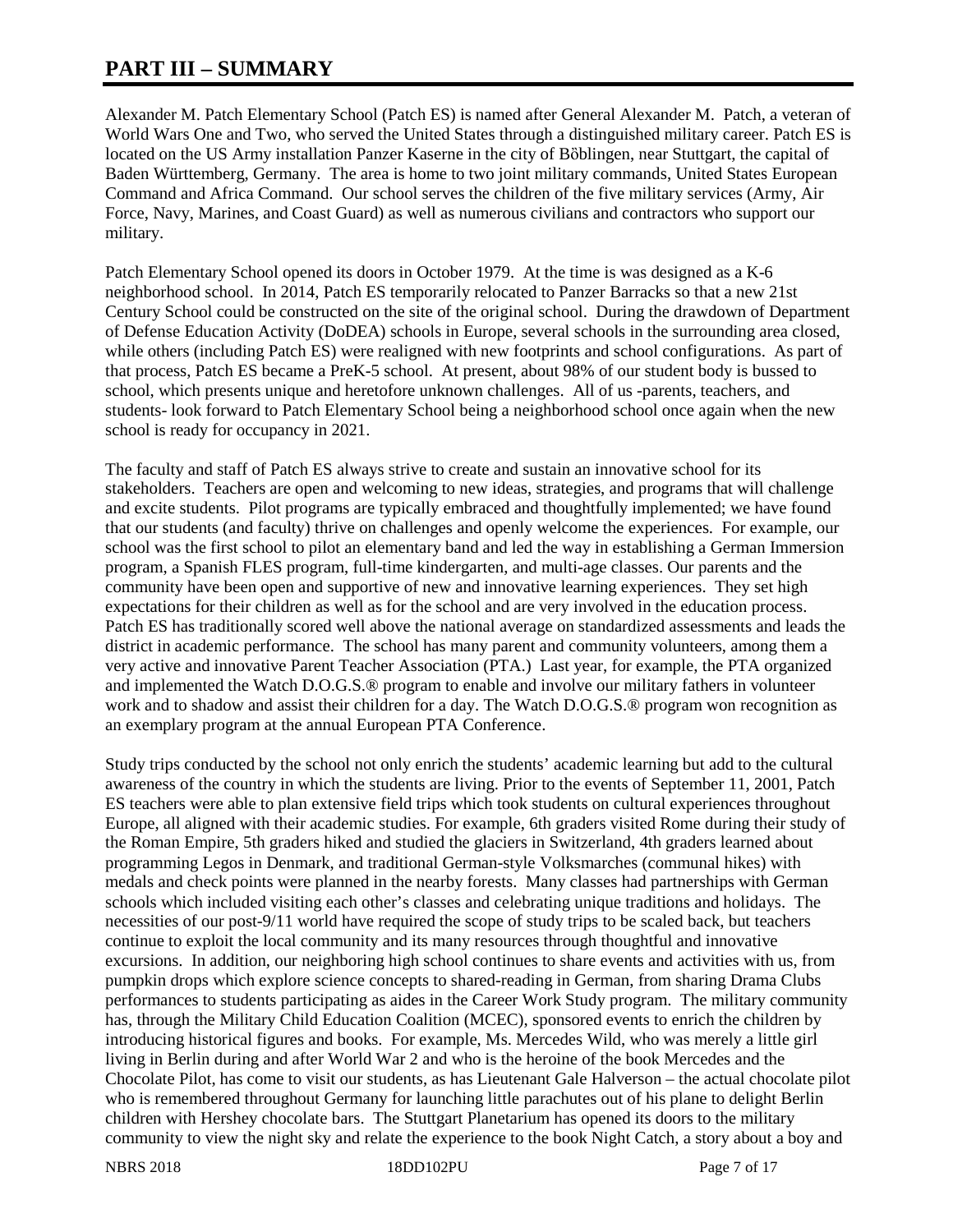his father who is stationed in Iraq and who connect nightly, over a distance of thousands of miles, by viewing the North Star.

Recently DoDEA implemented College and Career Readiness Standards in the areas of math, language arts, and science for the elementary schools. This has provided our faculty with a framework of professional development, unified standards, high expectations and curricular resources to aide students to grow and develop in all curricular areas. Patch ES has a gifted education program for student enrichment and to support those children whose thought processes truly set them apart from their peers. The school also subscribes heavily to peer buddies, peer interaction in classrooms, staff mentoring of at-risk students, and an administration that is involved in guiding students and their needs. Patch ES's reading specialist works with small groups of primary-age children to help close the gap of struggling readers. Host Nation teachers are employed through the German government to give the students a snapshot of their new, local environment, teaching customs and tradition of their host country as well as some basic vocabulary. Military Family Life Counselors (MFLC) support military children whose lifestyles (especially parental deployments) present them with some very unique needs. The school has a very involved Special Education team that collaborates with the faulty to assist in meeting the children's needs. Patch ES sponsors a variety of afterschool clubs. These clubs meet the needs and especially the interests of all students ranging from kindergarten to grade 5. This broad spectrum of after-school clubs supports the physical, social, intellectual, and emotional health of our students. Clubs that are offered include student council, running club, art club, literacy cafe, robotics club, drama club, yearbook, choir/chorus, and many more. These opportunities help children explore their vast interests in safe, nurturing, and inviting environments.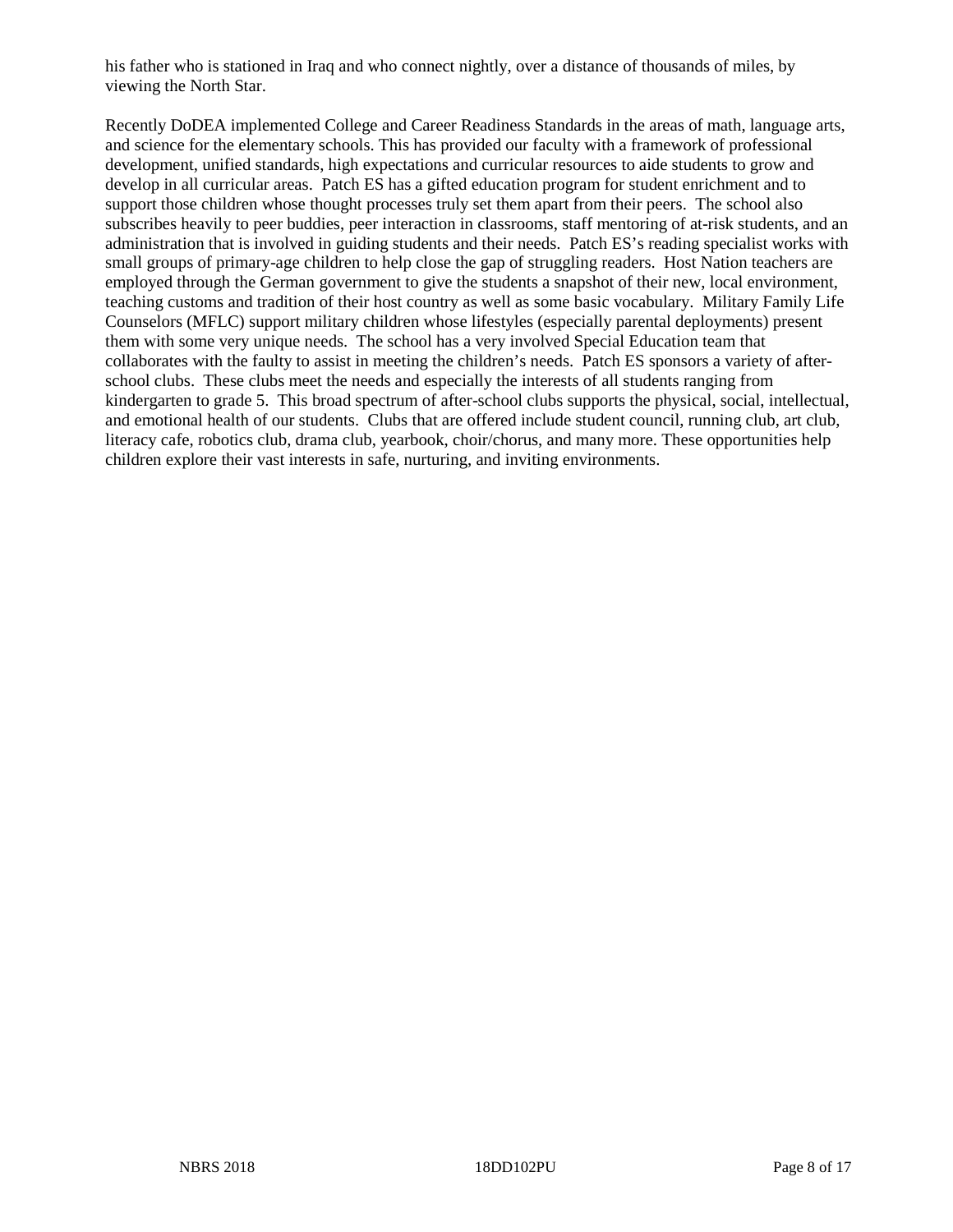# **1. Core Curriculum:**

Patch Elementary School, as is the case with all DoDEA schools, is undergoing a major transformation as College and Career Ready (CCR) standards are adopted and implemented in the schools. As a part of this shift in standards, new standards are being rolled out in the content areas of reading/language arts, mathematics, and science. In general, the core curricula reflect DoDEA's passion to develop rigorous and sustainable learning environments. The curricula are methodically aligned to the CCR standards and teachers have been given ample opportunities to explore and unpack both the standards as well as the other aligned resources that are provided by the system.

As a district, support is provided to ensure that College and Career Ready Standards for Mathematics (CCRSM) are implemented with fidelity and strategies are utilized that align to best instructional practice. The master schedule allows for blocks of content specific time where students and teachers engage in instruction and the application of mathematical skills across other content areas. In mathematics, teachers are provided opportunities to unpack the standards. During this time, each grade level team works with our Math Instructional Support Specialist (ISS) to look at the assessments for each unit, the resources made available on our DoDEA Communities of Practice and plan instruction to support the knowledge, skills, and understanding that students are expected to master. After teaching teams unpack the standards, time with the Math ISS in the math lab where students can access differentiated activities that give each child the opportunity to demonstrate understanding at his/her individual level. This learning model is also replicated in the classroom. Teachers also implement strategies learned during unpacking to help students to access content that allows for a deeper dive into concepts. Students apply learning to rich tasks that are similar to real life situations. This application gives students a chance to integrate the skills and knowledge acquired in other content areas to demonstrate learning. In math classrooms students make sense of problems and collaborate to create varied solutions. Teachers provide opportunities for active engagement and exploration through project-based learning that supports the standards for mathematical practice. Mathematical knowledge, skills, and understanding by common performance assessments that are used to guide instruction.

The roll out of new standards in reading/English language arts ensure that students have access to opportunities to practice reading with complex texts and academic language within the content areas, students read, write, and speak using evidence from literary and informational texts, and build knowledge through content-rich nonfiction. These are the three key shifts in literacy reflected in the College and Career Ready Standards for Literacy (CCRSL).The implementation of the standards that address these instructional shifts is supported by collaboration with our district level Literacy and Humanities ISS who makes herself available to model lessons and provide instructional strategies with teachers. The school has identified the Interactive Read Aloud as a strategy of focus to address the three key shifts in literacy. The district literacy ISS supports with book lists that contain good examples of complex texts to be used as instructional resources. Teachers use the Scholastic Reading Inventory (SRI) and the Benchmark Assessment System (BAS) to assess acquisition of reading skills. Students are encouraged to set goals and track progress throughout the year. In its efforts to meet the critical needs of all students, Patch ES also implements the READ 180 program. Read 180 is designed to meet the needs of students whose reading achievement is below the proficient level, the system provides individualized and personalized instruction through adaptive instructional software, high-interest literature, whole- and small-group direct instruction in reading and writing skills, and algorithmic grouping support for data–driven differentiation For students in grades K-3 the Leveled Literacy Intervention (LLI) program provides differentiated opportunities for students to access and master increasingly difficult text and demonstrate literacy behaviors that support their ability to think about, write about, and make connections to text at varied levels.

Integrated into literacy and mathematics is the content for science and social studies. This year, teachers are implementing the Full Option Science System (FOSS). This instructional resource aligns to the Next Generation Science Standards that promotes scientific literacy. The resource contains article books and science investigations that bring science content to life for students while creating opportunities to model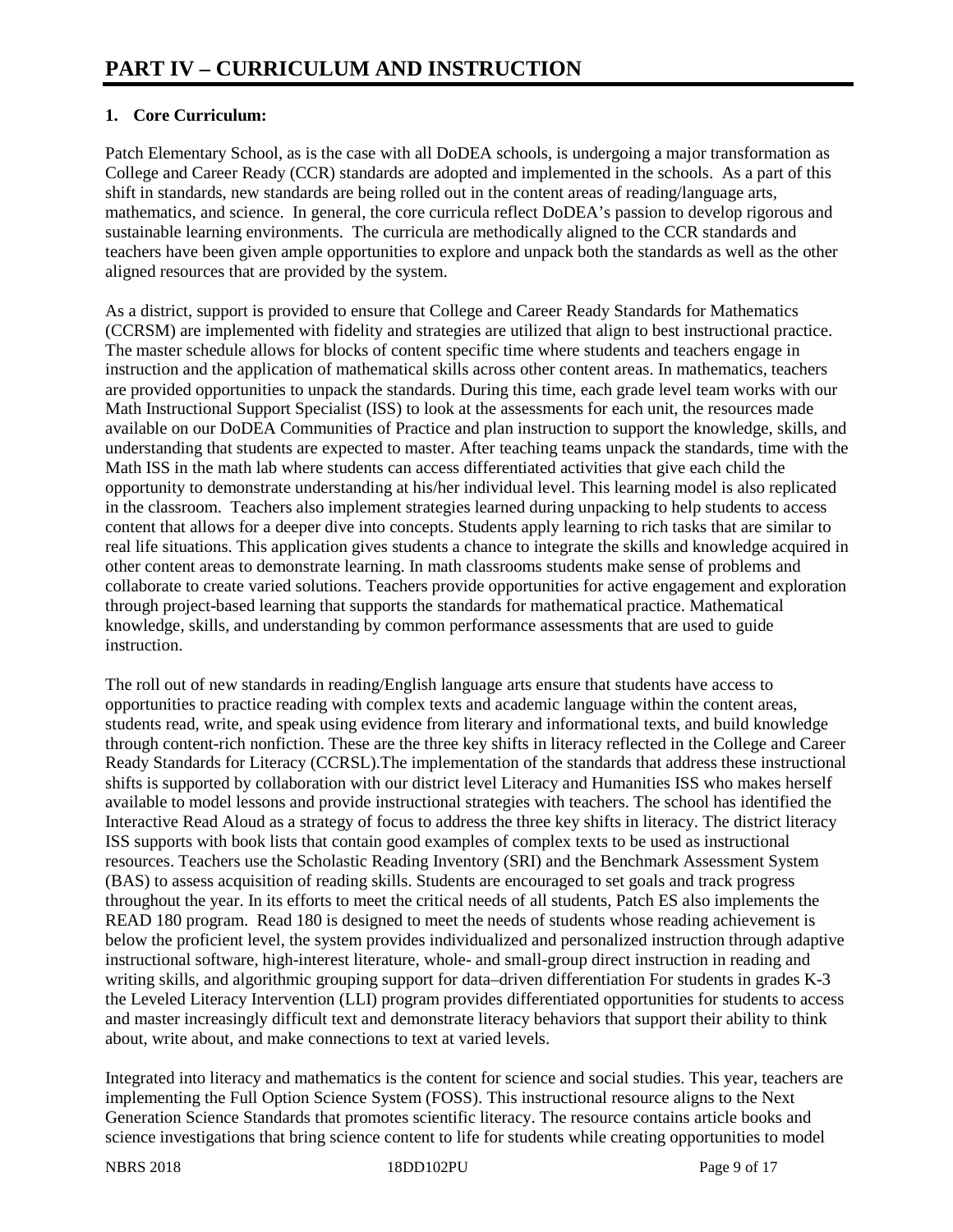reading, writing, and speaking like a scientist. Social Studies is addressed through many project-based learning opportunities created as a result of teacher collaborations at various grade levels. Students in 4th and 5th grade run for office as a part of Student Council. Students in all grade levels are given opportunities to vote as a way to share opinions. Students participate in many other activities and complete projects that allow opportunities to demonstrate learning aligned to standards for civics, economics, geography, and history. All while connecting back to the three key literacy shifts addressed above as well as the CCRSM Standards for Mathematical. It is this integrative approach that helps students to make sense of their learning and create opportunities for practical application across content areas.

# **2. Other Curriculum Areas:**

Patch Elementary has created an environment that offers activities both during and after school as actual courses or faculty-sponsored after-school clubs to provide support for students as they gain essential skills and knowledge in a grade-free atmosphere. Patch ES offers Host Nation, music, physical education and art classes to all students in grades kindergarten through fifth, S.T.E.M. to intermediate-level classes, and Foreign Language in the Elementary School (FLES) to primary classes, allowing students not only to explore and learn in these areas, but also to excel.

For example, the music class exposes students to different genres of music while providing opportunities for students to perform in the community during our annual Black History Program as well as the winter and Spring Music Concerts. Our art teacher introduces, guides and provides differentiated instruction in different forms of art through artist and art career studies, as well as a variety of media to our students. Each year, a variety of students' art work, as well as PTA's Reflection contest winners' work, is placed on display during our annual Art Show. To allow parents, students, faculty and staff an opportunity to view this exhibit, it is held after school as well as during the day. The art program often transcends the confines of the art room – as the students explore shapes and partition circles, for example, they are exposed to mathematical concepts of geometry and fractions. Wherever and whenever possible, special-area teachers and classroom teachers seek to identify and collaborate on concepts that can be introduced and taught through various modes – thus, math becomes art and art becomes math!

In the FLES and Host Nation classrooms, students are introduced to and receive cultural information and instruction in Spanish or our host country's language, German. The rigor of these classes varies depending on the grade level and individual needs of the students. Differentiation within the learning environment is seen as a valid and important tool in ensuring that instruction meets the needs of all students.

Evidence of support for acquisition of essentials skills and knowledge can be observed daily within any of our physical education (PE) classes as well. In PE students are taught different physical skill activities and sports, cultural dances, and team building. Each year, our students also perform a learned cultural dance for parents. The school also places great value on morning and lunch-time recess and sees these periods as extensions of the physical education curriculum. Students are given generous periods of time each day to develop large muscles, build cardio-vascular stamina, engage in spontaneous team activities, and thus develop the foundations for healthy lifestyles.

Patch ES offers a German Immersion program as an alternative learning environment for students in the primary grades. This unique program looks and sounds like a blend of German and American classrooms. Throughout the day students participate in activities that are taught, at various times, entirely in German. At Patch ES, all classes are formed to create a balanced learning environment that reflects the diversity students. It is with this goal in mind, as well as parent interest in the German Immersion program, that selections are made for the program. Competition for placement is keen. Curricular areas such as math, science, and social studies are taught in German, and the language of communication throughout the day is focused on German. Upon exiting the program, many of the children have a good working knowledge of the German language and are able to communicate (and in many cases read and write effectively) in German. In the three-year multi-age German Immersion program, as in the single-year programs, children are able to build skills over a continuous period of time in a predictable, comfortable, and nurturing environment, thus affording them the opportunity to learn to read, write, listen, and speak the language. We have found that success in the German Immersion program often leads to success in foreign language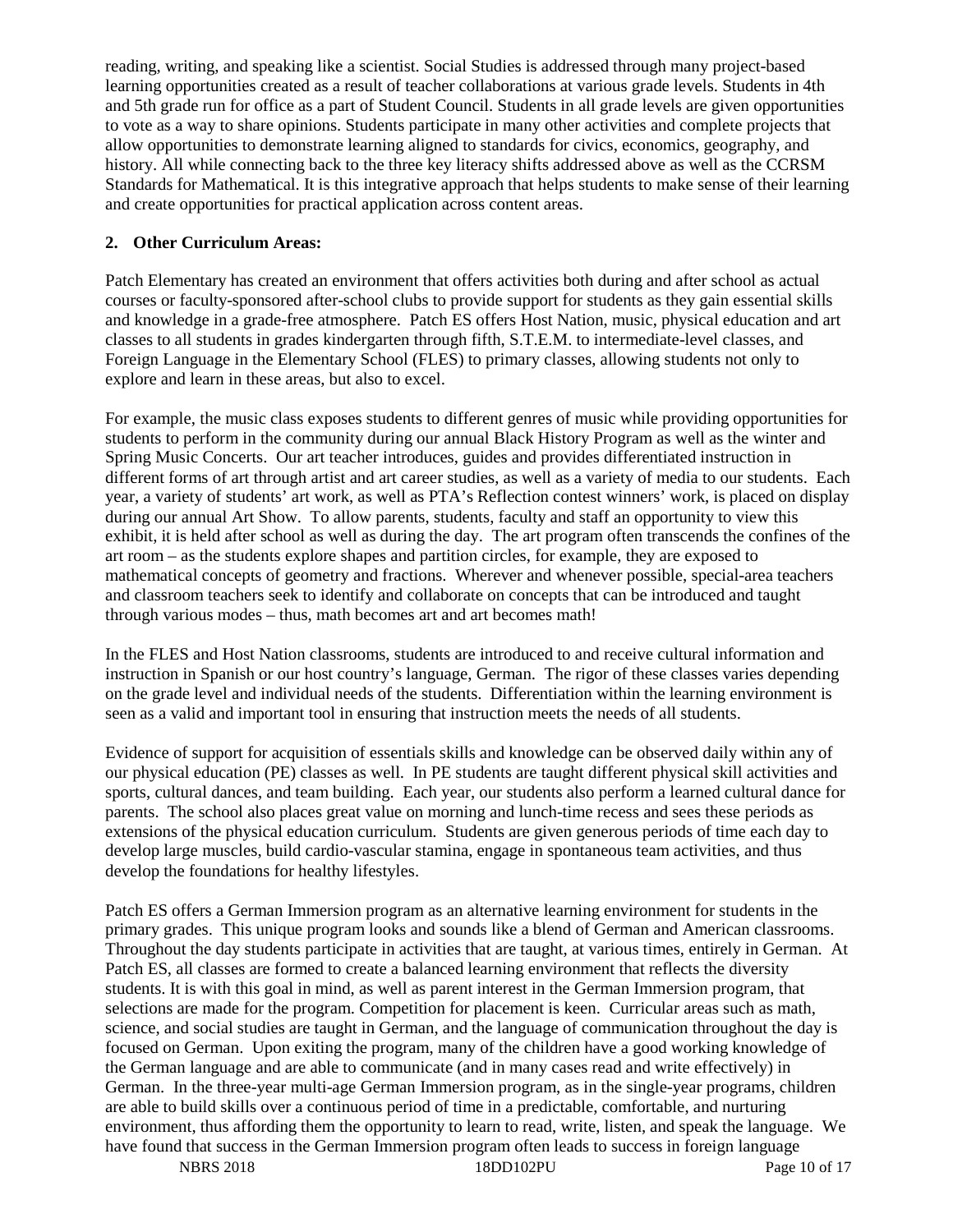programs in high school, and many of the program's 'graduates' make the study of German part of their college experience.

In addition to German Immersion, Patch ES employs a Gifted Resource teacher who works directly with students. The Gifted Resource teacher collaborates with teachers, specialists, and our Math ISS to embed strategies that encourage perseverance, risk taking, and rigor into instruction. One product of this collaboration included a STEM activity focused on students building windmills to pump water and create electricity. The Gifted Resource teacher and SPED Department also collaborate to ensure that twiceexceptional students are identified and provided the support they need to be successful.

#### **3. Instructional Methods, Interventions, and Assessments:**

Class instruction at Patch Elementary School is designed in a manner that is both academically and socially conducive to the success of all students. The teachers use a variety of techniques in classroom presentation, during pre-assessment, formal and summative assessments to determine the mastery levels of skills of each individual student. On any given day, an observer may see numerous forms of instruction taking place within our walls, to include, but not limited to, differentiated instruction, 3-tiered instruction, problem-based learning projects, multi-modality instruction, and performance assessments. For example, many grade levels collaborate to plan lessons which include several modalities within the instructional process, thus providing guided practice, independent practice, tiered instruction and hands-on activities to meet the needs of all students. Students are encouraged to advocate for themselves, so that teachers are able to better provide opportunities for success. Many classrooms strive to support the learning environment through a focus on problem-based learning. This approach, although valid in all classrooms, has enjoyed particular success in the school's multi-age settings. In these classrooms, the open-ended approach of problem-based learning allows the curriculum to be accessible to students of various ages and developmental levels; assessment criteria are fluid to take these same criteria into consideration. In all classrooms, a focus on the individual child and his/her learning style through thoughtful implementation of multiple-modality principles ensures success of all students.

SMART goals are used to ensure that our instruction is specific, measurable, attainable, relevant and timely; these vary from class to class and even within individual classrooms. Specific instruction helps students become aware of the skills and concepts that they are expected to learn. These goals are dependent upon each individual student's needs and interests, based on the subject matter and whether it is differentiated for enrichment, additional practice, or remediation of a skill. Depending on the need, some lessons required tiered support while others dive deeper into the content to provide rigor in the subject area. Students with special needs are provided accommodations, such as extra time for tests, work, etc. Instruction is skillfully crafted to reflect what students know; they are aware of what their foundational learning is, what is expected of them now, and what their goal is. In essence, they use what they know to figure out what they don't know.

Measurable goals in instruction help us gauge each individual student's learning. For instance, all students' reading levels are assessed each year upon entry into our school. Through the use of the Scholastic Reading Inventory (SRI), a nationally normed, formative assessment that provides a reading level in the form of a Lexile score, and Fountas & Pinnell Benchmark Assessment System (BAS), an assessment used to determine both independent and instructional reading levels for students, teachers are able to evaluate and plan practical instruction for students. Teachers also use running records, teacher-made assessments, the Read 180 program, Interactive Read-Aloud, Science Research Associates (SRA) Reading Lab, and Scholastic Phonics Inventory (SPI), a computer-based assessment that measures decoding and sight-word reading fluency, to refine individualized student instruction. Students have sufficient practice opportunities to master the targeted skills. Measurable goals in instruction are attained through the collaboration of teachers with peers, both within as well as through tiered grade levels to assess students' mastery of concepts in math. To ensure this, the district has developed common unit summative assessments that correlate to each math unit. These assessments also correlate with our PARCC (Partnership for Assessment of Readiness for College and Careers) standardized assessment. Within each unit, students are also given a CEPA (context-embedded performance assessments) that relates to a specific district math standard for each grade level. Teachers then complete a 3-stack protocol to assess student learning and to strategically plan differentiated lessons that sharpen skills for all students. Collaboration among teachers is offered weekly to

NBRS 2018 18DD102PU Page 11 of 17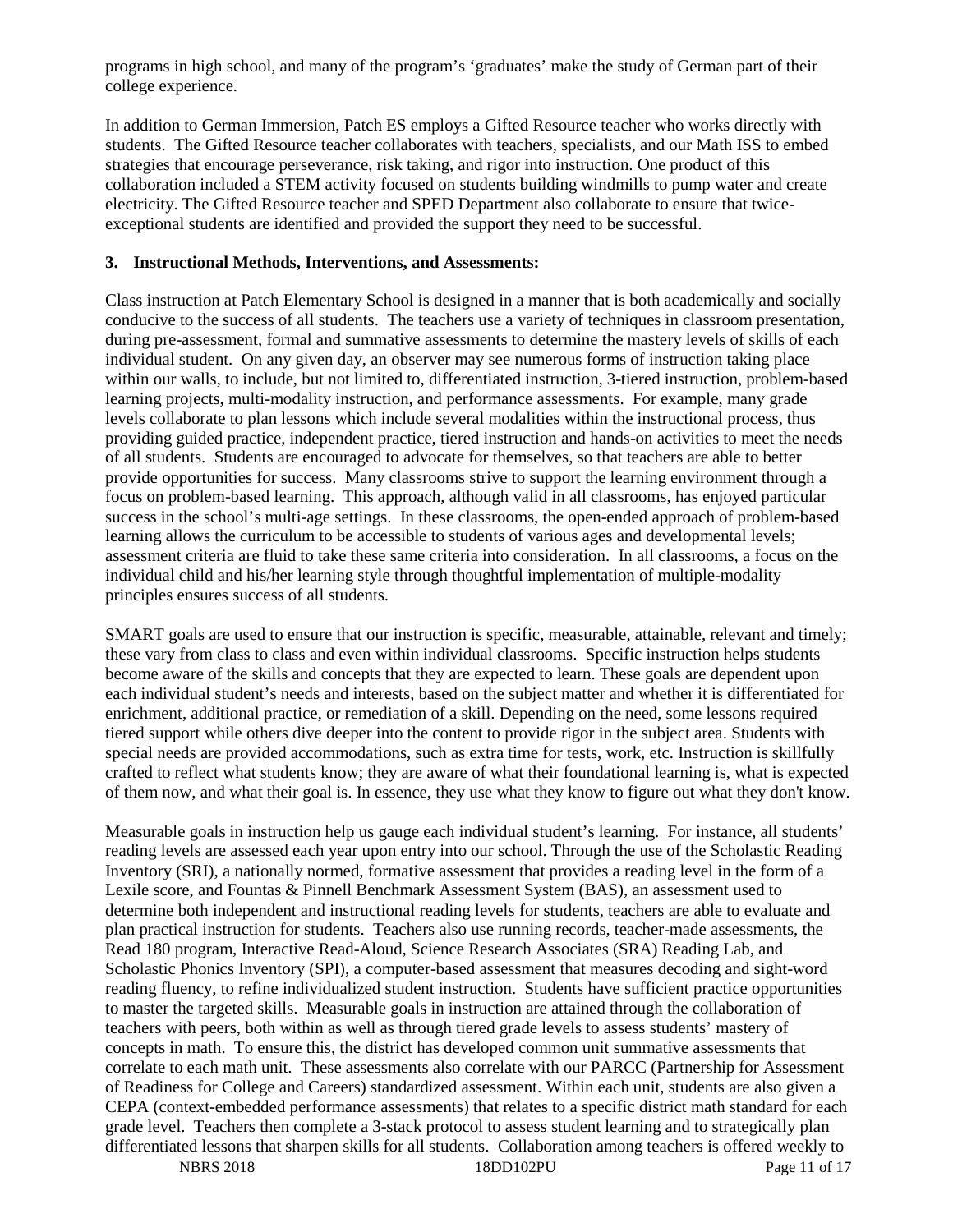review and examine group and individual student progress. Collaboration also allows for opportunities to revise and modify lessons in order to meet any needs that become evident.

Attainable goals in instruction help the teacher write goals that are achievable. This instruction also affords the teacher and students numerous opportunities to conference or collaborate to design an individual trajectory that offers rigor, engagement and gratification for the student with a huge sense of accomplishment. Students are then provided a diverse set of learning options, such as small group, one-toone, whole group, peer tutoring, as well as a variety of graphic organizers. Some lessons are modified further to meet certain students' needs by providing individualized instruction, checklists, modified assignments, study guides, assisstive technology, reteach-retest strategies, and oral or performance assessments.

Relevant goals for instruction help to create an atmosphere in which teachers can see continuous student progress, and where students see evidence that they have accomplished a task and mastered a skill before moving on to the next task at hand. At times, students are allowed to choose their own activities to complete. For example, a Tic-Tac Toe Board/Choice Board, or the choice of a project- or performanceassessment are provided as options for students, thereby making the activity relevant. This strategy also allows students to explore how he or she learns best. Students are then able to see better the relevance of their assignments.

Teachers also work together consistently in reviewing the standards to ensure meaningful and standardsbased instruction. Our Gifted Education program offers students who need more discourse and challenge ample opportunities to develop and polish their higher-level thinking skills on a meticulous level that employs the usage of critical thinking and reasoning. At the same time, our Special Education program supports those students who may require more help by providing them an environment that offers rigor on an appropriate level, and which encourages them to build the tenacity to meet their goals and push through.

Timely goals in instruction refers to the practice of providing our students with effective, caring and daily/weekly critiques of their learning. Immediate feedback helps students stay abreast of their individual learning. The task may be academically or socially based. For example, students who need assistance with attending to task are taught how to use a checklist to create goals and decrease the unwanted behavior, while increasing the desired behavior. Timely assessments provide teachers with opportunities to reteach or provide enrichment for a task to meet students' needs. Assessments used to help both teachers and students monitor their individualized learning are anecdotal notes, Reading Street Unit Test, Fall-Spring BAS Test, quarterly SRI Test, Summative Unit Math Assessments, and Student-Teacher Conferences.

Our goal is to keep students engaged and to encourage and develop intrinsic motivation, and ultimately to develop an expectation of thinking, analyzing and creating as we help each of our students build a positive self-concept.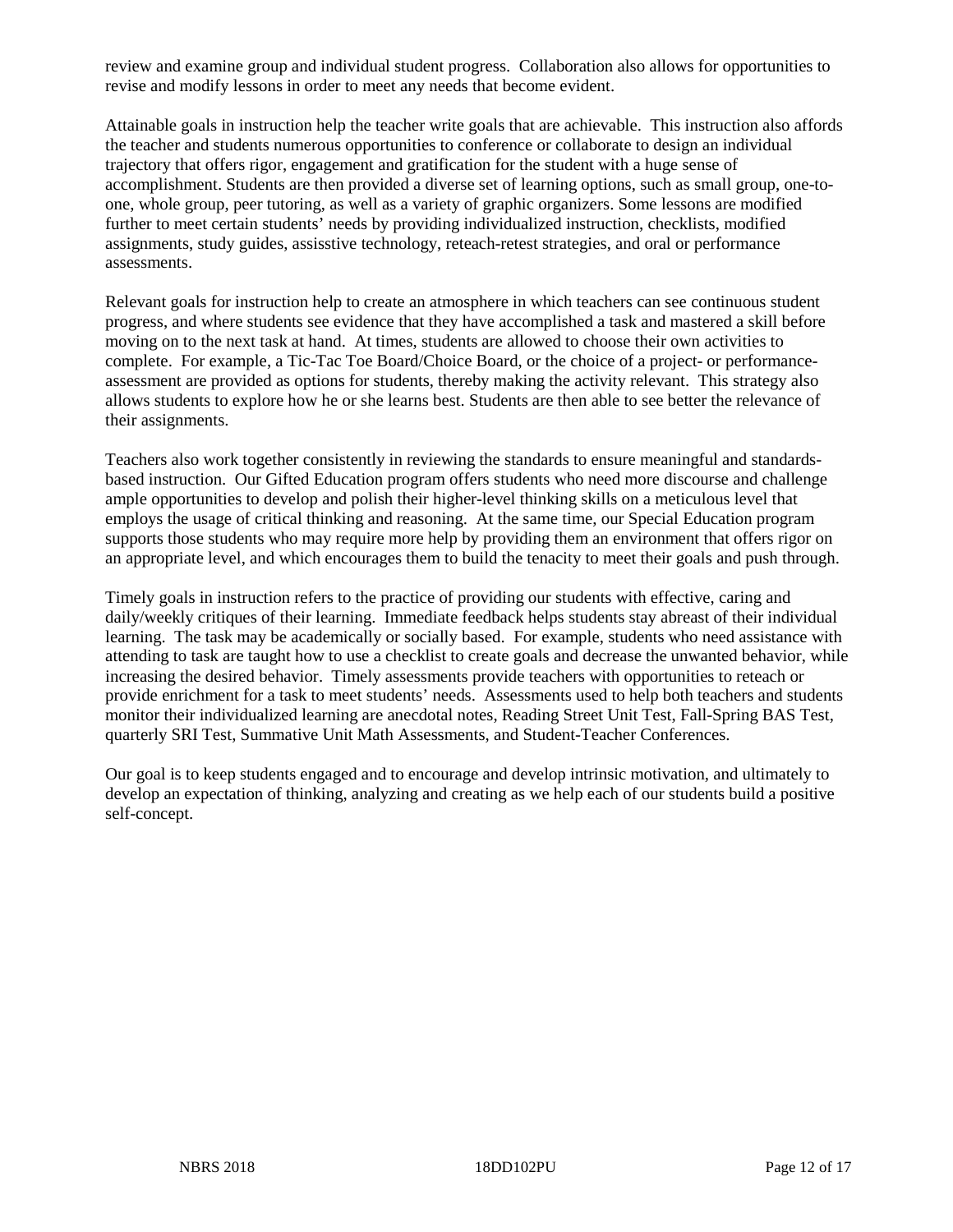# **1. School Climate/Culture:**

President Theodore Roosevelt said, "They don't care how much you know until they know how much you care." At Patch Elementary School, we send that message daily and follow up with actions that motivate and support successful and positive experiences for all. We work as a team to provide an encouraging environment that supports each student's academic, social, and emotional growth. Students who have demonstrated various character traits such as respect, responsibility, courage, perseverance, and kindness are recognized as PES "Kids with Character" at a weekly celebration. Our counselor designed "Kids with Character" as a means to communicate the importance of character and to teach students the qualities that make them good citizens. Students who have demonstrated these traits are awarded a "Golden Ticket" by any member of the staff who witnesses the exceptional behavior of the student. The child is then recognized when they sign their name in the Golden Book located in the Principal's office where the Golden Tickets are displayed.

The empowerment of students and providing help for them to be key planners of their educational journey are evidenced in the supportive actions of teachers as they work with students in kindergarten through 5th grade. Students are encouraged to set goals and work alongside their teacher, parents, and classmates to achieve them. The learning environments at PES are student-centered to facilitate the active engagement in decision making as students work with their teachers to achieve learning successes. Quarterly, awards are presented to 4th and 5th grade students who have demonstrated educational excellence. Additionally, the Carol Hirsch Outstanding Student Award is presented to students who exhibit great strides in the achievement of their personal goals. This award was established to honor the memory of Carol Hirsch, a dedicated educator who served Patch ES students for many years. The recognition of milestones and accomplishments is woven into the fabric of PES as a means to motivate and engage our most precious resource, our students, in all aspects of their development.

Caring for teachers and demonstrating appreciation for their dedicated and focused contributions to student growth and development are aspects of the culture of Patch ES that the school leaders strive to communicate on a daily basis. The administrators have a welcoming, open-door policy to ensure that communication is ongoing and timely. The more formalized monthly leadership team and staff meetings are structured to engage all participants in meaningful dialogue focused on our mission to "educate, engage, and empower each student" to maximize their potential. Within Our Walls (WOW) notes of appreciation is a new tradition used to recognize special, and often overlooked, deeds of staff members; introduced this year by the Assistant Principal, WOW has contributed greatly to the positive tone and caring atmosphere of the school. Staff members are encouraged to use WOW notes to recognize and celebrate the unique contributions of their colleagues. The school administrators strive to model the importance of communicating how much they care and value the Patch ES staff and students.

# **2. Engaging Families and Community:**

The staff at Alexander M. Patch Elementary School (PES) engages the educational community by ensuring that structures are in place for regular and meaningful communication centered on exploring ways for students to experience successful learning experiences. During deployments, students and parents consider the school as the one "constant" in their lives. Our school counselor works in close collaboration with the school's Military Family Life Counselor (MFLC) to initiate programs which support families in parenting, dealing with the challenges of deployments, transitions, and promoting healthy lifestyles. The Patch ES staff, in conjunction with the administrators, provides a variety of programs and support structures that engage community members and families in a partnership for education. The Patch ES staff continually facilitates opportunities for individual and group learning experiences through organizational efforts as well as supportive personal exchanges, weekly newsletters, school websites, and an open-classroom-door approach that welcomes family and community members' engagement in supporting student success. The majority of time spent in the Staff School Advisory Committee (SAC), Parent Teacher Association (PTA) and School Improvement Leadership Team (SILT) meetings is planned around collective examinations of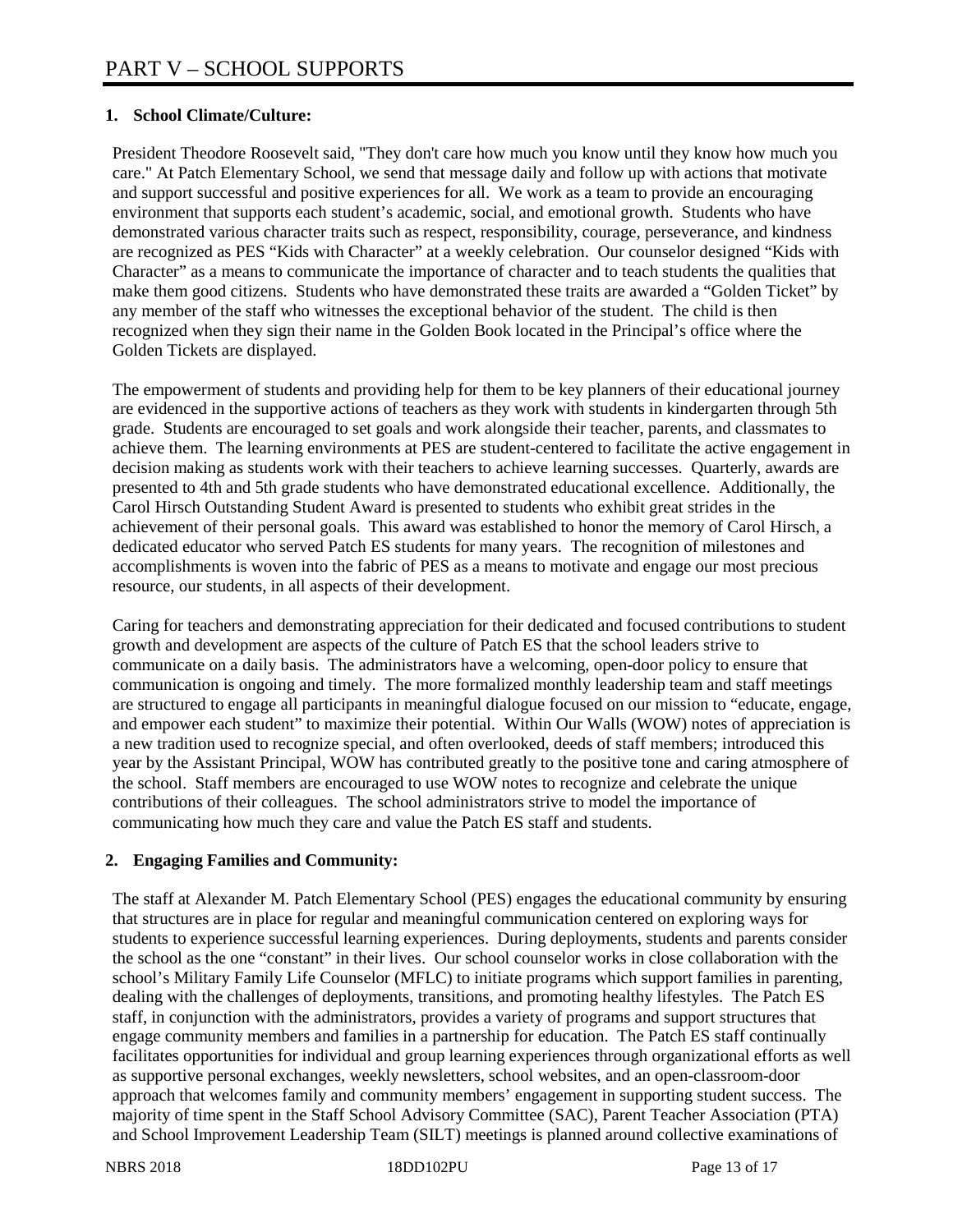and planning for actions that maximize student learning and promote student success. One example is the establishment of a specialized lab to support the Science, Technology, Engineering, and Mathematics (STEM) initiative. Planning for the STEM Lab started as a School Advisory Committee (SAC) goal. The STEM room was established as a result of the collaborative work of the staff, SAC and PTA members, and military community working toward a common focus. Support for STEM has continued through the efforts of the current Patch ES SAC. The SAC goal and focus for this school year is to expand the human resources by reaching out to parent and community members who have expertise in various STEM fields to be available to share presentations with the students. There have been several educational presentations for the students which have included a visiting Astronaut, Geologist, Naval Officer, Architect, and Engineer. The PTA actively has supported our school's passionate investigations of STEM educational explorations by purchasing books for the school's book fair; these books address various STEM topics. Additionally, the PTA leadership integrated STEM into a month-long reading initiative that was linked to STEM.

A highly successful Watch D.O.G.S® (Dads Of Great Students) Program has been implemented at Patch Elementary School for the past two years. Patch ES was one of the first schools outside of the United States to utilize this program. The program was implemented to encourage significant male role models, such as fathers, older brothers, grandfathers, uncles, etc., to become actively engaged in students' school experiences. A Watch D.O.G.S® parent and the Patch ES PTA were instrumental in bringing this program to PES through their thorough planning and by effectively communicating the program's benefits, thus encouraging parental involvement in and success of this program. The Watch D.O.G.S® program has been enthusiastically welcomed and supported by the Patch ES PTA, participants, administration, and staff members. Additionally, Patch ES personnel supported two other schools in the Stuttgart area to set up and establish a Watch D.O.G.S® program at their schools. Given the continued success and popularity of the Watch D.O.G.S® Program, we are planning to continue the program so that Watch D.O.G.S® becomes an integral part of every student's day. This successful program is just one more example of the power of partnerships and working together to expand the positive growth and development of all students.

#### **3. Professional Development:**

The teachers and administration of Patch ES participate in ongoing professional development aligned to College and Career Ready Standards. The collaborative learning opportunities offer teachers and the administration chances to collaborate with colleagues from other schools on ways to engage all learners. Teachers and administration also participate in weekly focused collaboration sessions. During these sessions, grade level teams meet to discuss student successes and areas of need. They select strategies for implementation and then determine next steps as a team in an effort to support all students. These planning sessions are a critical aspect of maintaining and expanding instructional excellence. All professional learning activities and explorations are based upon staff needs related to improving student achievement. Teacher leaders support the planning and execution of the learning activities to ensure that the sessions are relevant and address needs expressed by grade level teams. School norms are in place for each session to ensure that professionalism in all aspects of the school program is recognized and respected by all.

The cultivation of teacher leaders working in close collaboration with (our district) Europe East Instructional Support System (ISS) personnel has resulted in many benefits for student learning. This partnership started as an intentional structure to support a successful implementation of the College and Career Ready Standards for Mathematics (CCRSM). With the implementation of other College and Career Ready Standards, this partnership has extended to support the science and literacy standards that will be implemented this fall. With this roll-out, teacher leaders and grade level teams have worked in collaboration with teacher leaders and Europe East District ISS personnel; this has provided both formal and informal professional development opportunities that promote effective practices in rigorous mathematical classroom environments. Our on-site Math ISS has been instrumental in ensuring that CCRSM professional development opportunities are available to staff and parents that are timely, relevant, and matched to individual and grade level team needs. As a result of the collaborative planning of the school Math ISS personnel in the Stuttgart Complex, pertinent information regarding the CCRSM and the role of parents with supporting their children's learning continues to be shared in a series of parent meetings held throughout the complex. This group also created a "Stuttgart Schools Math Website" that contains additional resources for teachers, parents, and students. As a result of the comprehensive CCRSM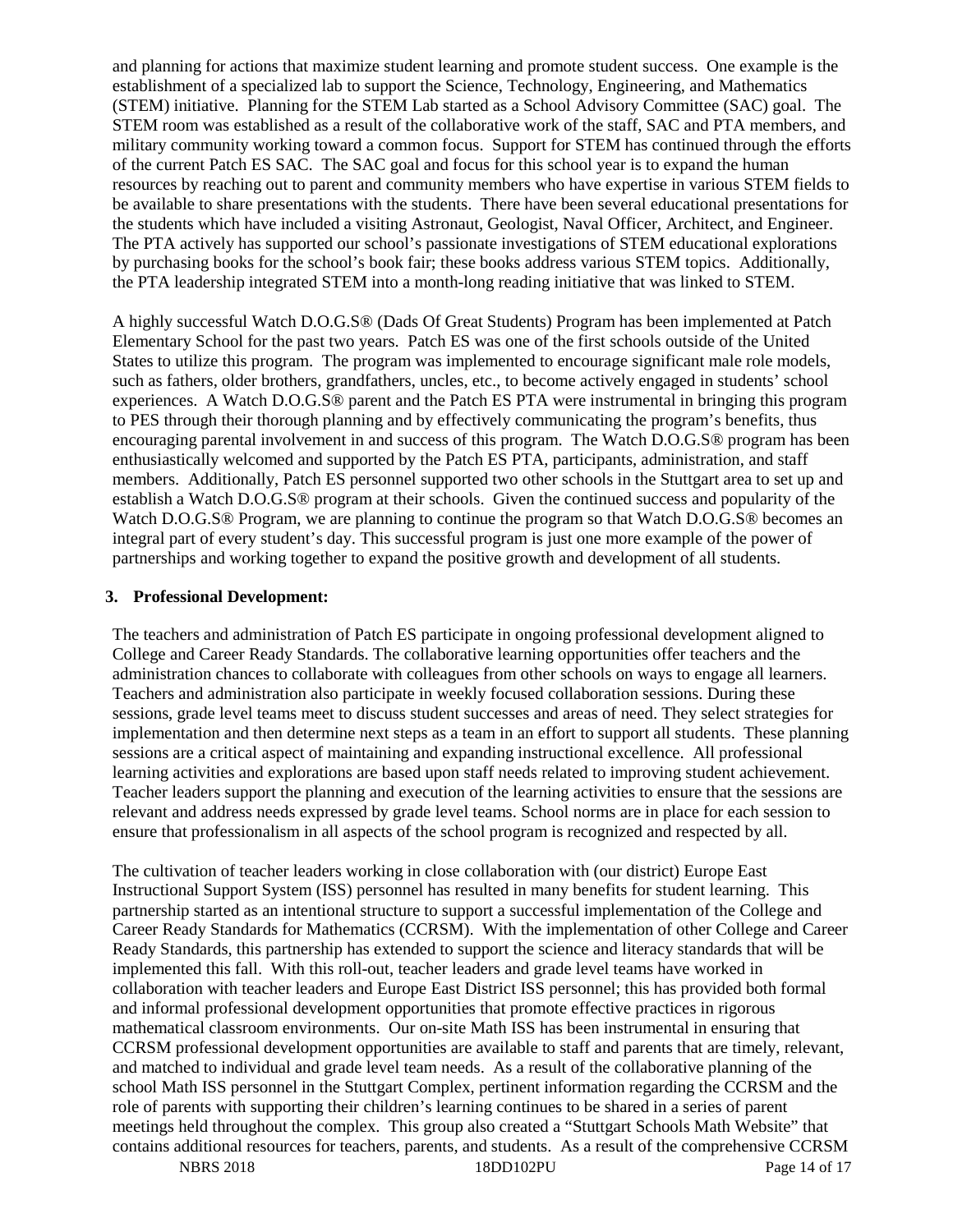professional development model, which included cross-school professional development sessions, grade level co-planning, and individualized support, students were exposed to engaging and interactive learning experiences to develop their mathematical thinking and skills.

### **4. School Leadership:**

In order to achieve student success, which is at the center of all of the actions and decisions that we make at Alexander M. Patch Elementary School, collaborative leadership is the foundational structure in the school. The Patch ES principal and assistant principal work together closely to develop and encourage shared leadership throughout the school and school community. Shared leadership at Patch ES has resulted in a strong professional culture that fosters the achievement of the school's ultimate mission, success for all students. Leadership capacity is recognized and cultivated by utilizing the strengths of staff, students, and community members. A recent example of this was the development of the school's vision which was a process that involved students, staff, and community members examining their beliefs and responding to prompts regarding the ideal school. The commonality among each group resulted in the following vision statement:

Vision: At Alexander M. Patch Elementary School we believe in...

Personal, social, and academic responsibility Academic rigor with differentiated programs Technology and innovation Commitment to diverse learners Healthy balance

Staff members are encouraged to assume leadership positions within the school. In the implementation of the College and Career Ready Standards for Mathematics (CCRS-M) and most recently the CCRS for Science, teacher leadership has been critical in the establishment of a true learning community approach. The administrators provide leadership that inextricably links on-going professional development with active teacher leadership in a partnership focused on promoting the success of all students. Another example of co-leadership is reflected in the planning and facilitation of the Stuttgart Schools' Complex professional development sessions that are co-planned by district personnel, educator representatives, and administrators from each of the three elementary schools in the Stuttgart District. This model was originally created as a result of the collaboration of the Administrative Teams from each school as they worked together to develop and implement a collaborative Instructional Leadership Plan (ILP) focused on the implementation of literacy in all areas of the curriculum.

The school administrators support and empower all stakeholders by delegating responsibility for significant tasks and leadership roles that promote the achievement of the school's vision. The school leaders support the importance of cultivating a culture of dedicated teamwork to establish a mutually supportive schoolcommunity among a variety of school and military configurations. Patch ES has established positive partnerships with families, Stuttgart Garrison leadership, and community organizations to the benefit of students. As a result of effective collaboration between the Patch ES staff and School Liaison Officer (SLO), Patch ES students have benefited extensively. Recently, our SLO supported a process that led to a PES teacher receiving the Veterans of Foreign Wars (VFW) Teacher of the Year Award. The Garrison and school's military partner unit provide volunteers and equipment to support the school's efforts in engaging community members in school events that promote student learning and leadership. Several examples of this partnership include the support provided by our partner unit, the 554th Military Police (MP) Brigade, with the "Kindy 500," the German Immersion Classes' Sankt Martin Lantern walk, and our annual schoolwide Volksmarch. 554th MP soldiers were involved with providing an MP display at the "Kindy 500" and allowing soldiers to assist with the students who were running the Volksmarch course. Patch ES students and staff have in turn reached out to the school's partner unit by working with the Stuttgart Community Spouses Club (SCSC) to do joint projects like the "Great Cookie Caper" which involved collecting cookies and preparing sweet treat bags for the soldiers. To help the soldiers celebrate the winter holidays, various classrooms made special cards and decorations for the barracks that were coordinated and delivered by the Patch ES Student Council.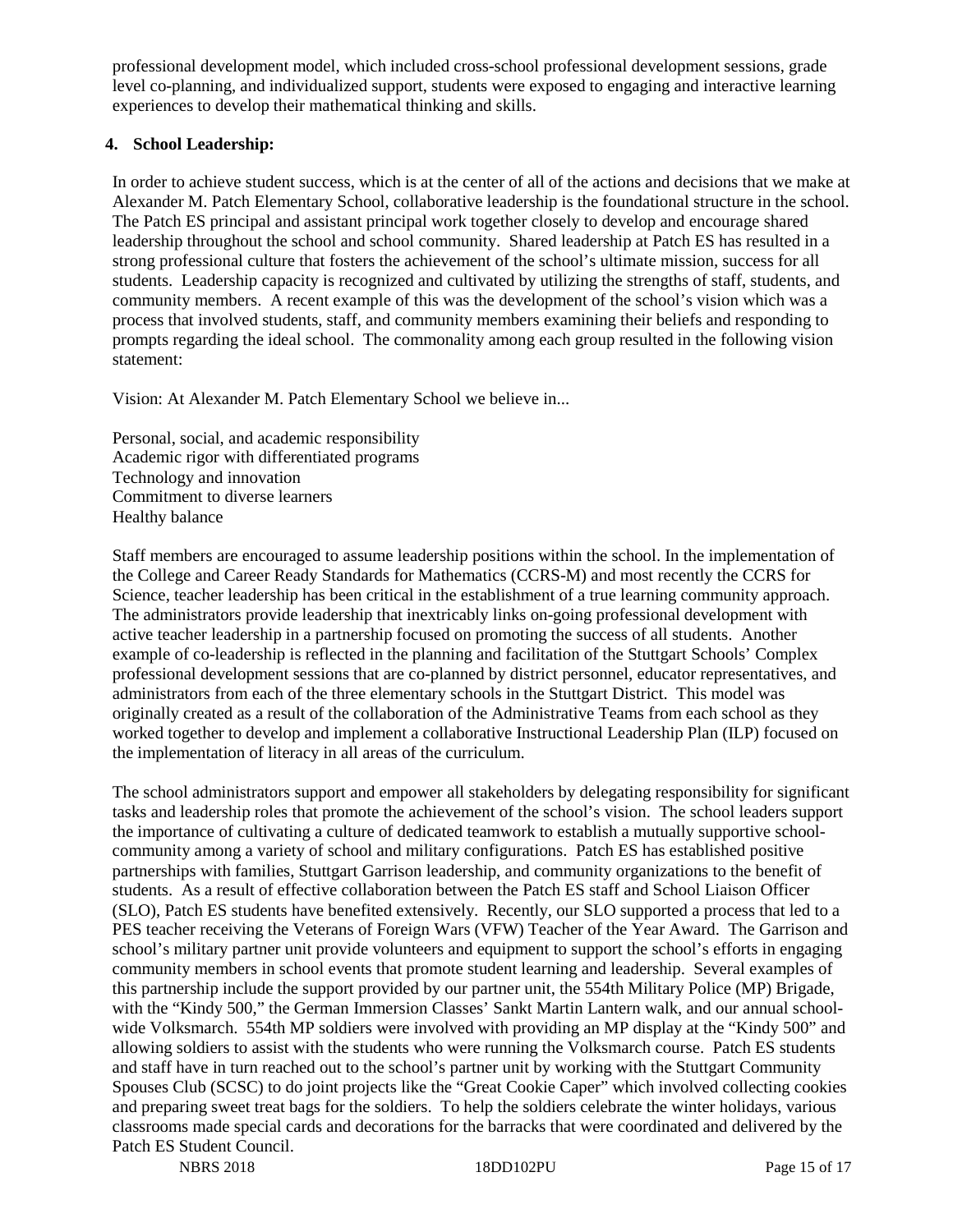The nomination of Patch ES as an Exemplary High Performing School is the result of a shared leadership model that captures and capitalizes on the unique talents and perspectives of the students, teachers, staff members, and administrators working together to ensure success for all students.